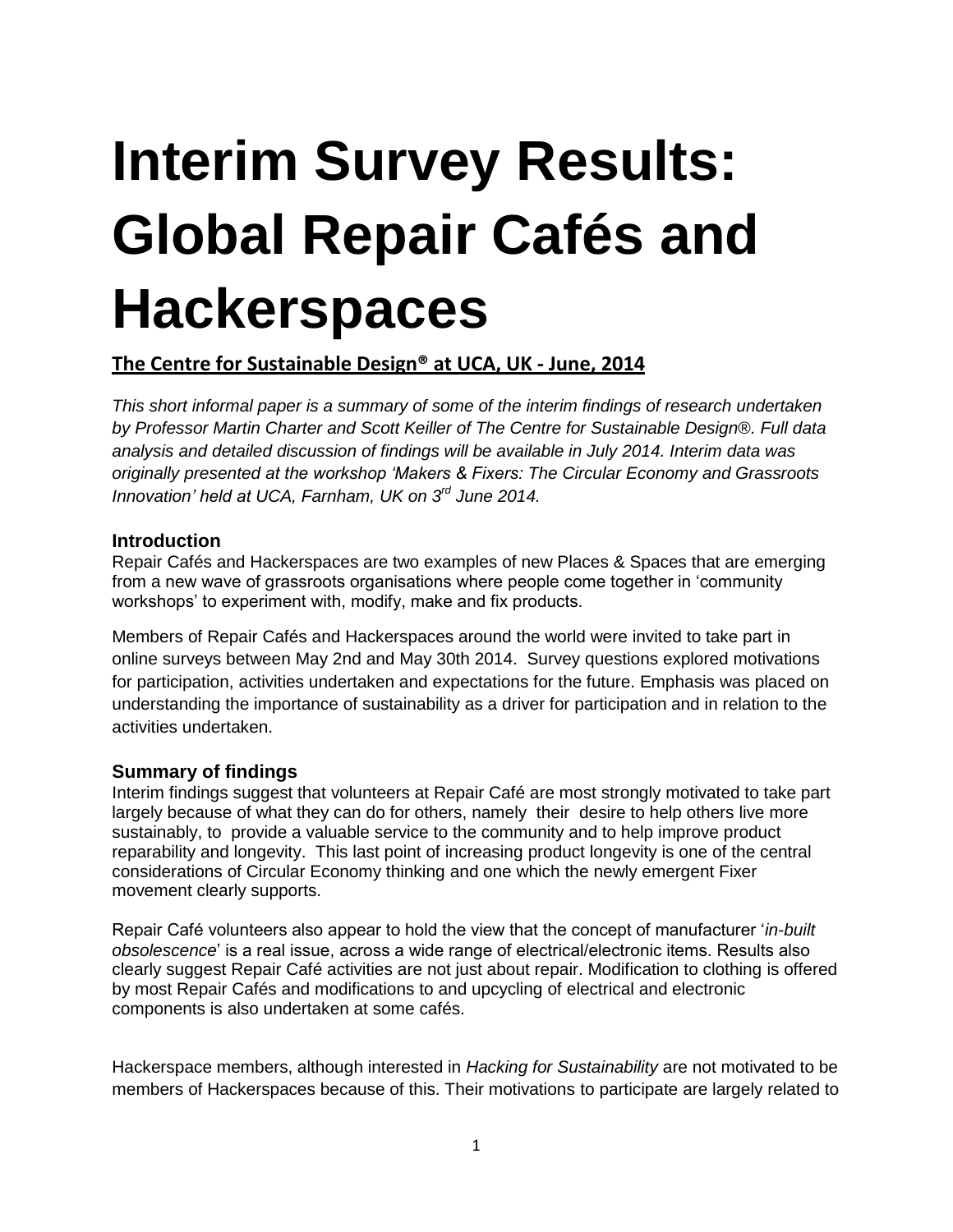*meeting others who share their interests*, to *being intellectually stimulated* and *to learning new skills*. However, the results indicate that activities pertinent to sustainability/Circular Economy; including repair, upcycling and specifically projects related to Home Energy monitoring and control, are not uncommon.

The example given by Reading Hackspace at the June  $3<sup>rd</sup>$  workshop of using 3D printing to produce plastic parts to repair a child's cot, demonstrates how such technology can be used at Hackerspaces as a means of extending the lifetime of consumer durables.

Hackerspace survey respondents considered that in the next five years there would *be greater links with other Hackerspaces/Makerspaces* and that Hackerspace activities *will lead to more new business start-ups*. Forty percent of respondents expect that their Hackerspace *will provide space and support for new business start-ups*.

# **Repair Cafés**

Repair Cafés offer a free meeting place for people to bring products in need of repair and provide a space to work together with volunteer fixers to repair and hence extend the products useful life. The Repair Café Foundation, founded in the Netherlands in 2010 now provides support to around 500 (Martine Postma, *pers comm*) Repair Cafés around the world.

### **Initial exploration of Repair Cafés survey results**

158 responses were received from participants of 144 named Repair Cafés from 8 countries. Results are presented below for all (non-segmented) Repair Café Survey respondents.

- 
- 
- c. 70% have Bachelors or Post Graduate degree

#### **About respondents About respondent's Repair Cafés**

- Male 60:40 Female **c. 75% meet at fixed venue**
- Most  $(35%)$  aged 55-65  $\vert \ \vert$  c. 60% meet once a month
	- c. 95% 2 years or less

#### **Reasons for participation at the Repair Café**

Top three reasons (more than 70% *Strongly agree* or *agree*) why respondents volunteer/participate at Repair Cafés

- To encourage others to live more sustainably
- To provide a valuable service to the community
- To be a part of the movement to improve product reparability and longevity

#### **Activities at the Repair Café**

Items most frequently brought to the Repair Café for repair include Small Kitchen Appliances, Clothing, Bicycles, Lighting and DVD/CD Players.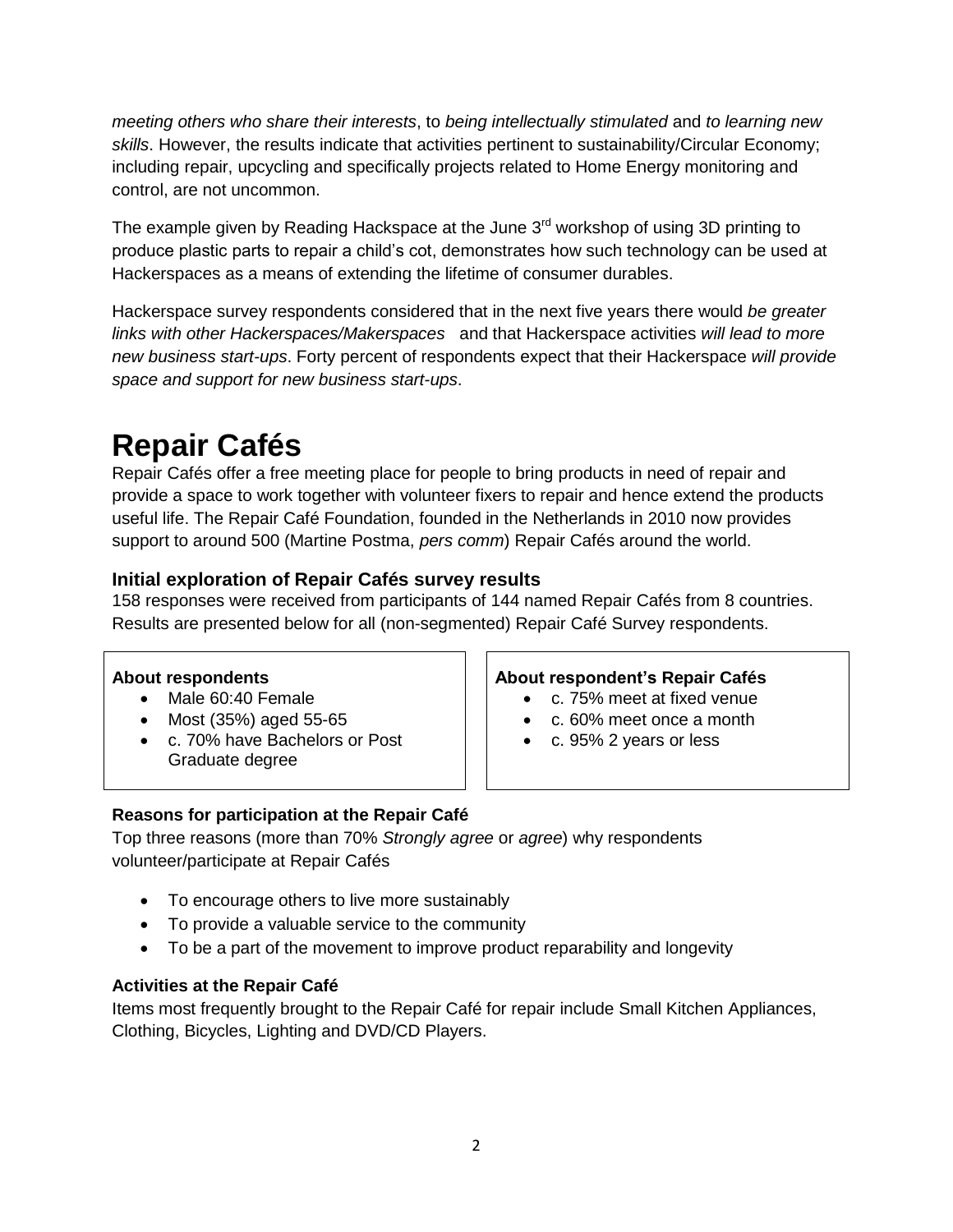Of the electrical/electronic items brought to the Repair Café, Printers and Electrical tools are considered to be the most frequently in need of repair, because of what respondents believe to be '*planned or in-built obsolescence'*.

Repair Cafés do more than repair; product modification and upcycling are also undertaken. For example, c. 40% of respondents' state *that modifications to clothing to improve fit* are undertaken *Always* or *Often* at their Repair Café and c. 10% (*Always* or *Often*) undertake upcycling of waste electrical equipment or sub-assembles into new applications.

#### **The next five years**

Top three expectations (more than 60% *Strongly agree* or *agree*) of how Repair Cafés might change in the next five years

- Greater links with other Repair Cafés to form more effective local Repair Networks
- Greater involvement with campaigning to improve product reparability/longevity
- More involvement with wider sustainability issues

## **Hackerspaces**

Hackerspaces are community-operated workshops/places where people can go to work on their own and shared projects. The prolific growth in Hackerspaces from fewer than 20 in 2005 to over 1000 today has been facilitated by new and affordable technologies, particularly the advent of cheap computing and digital fabrication devices, such as 3D printers, the use of social media as a means of sharing information and the principles and products of 'open source'.

#### **Initial exploration of Hackerspace survey results**

95 responses were received from participants of 45 named Hackerspaces from 18 countries. Results are presented below for all Hackerspace Survey respondents.

- 
- 
- c. 70% have Bachelors or Post Graduate degree

#### **About respondents About respondents' Hackerspaces**

- Male 90:10 Female **c. 95% meet always at same, fixed** venue
- Most (40%) aged  $25 34$   $\vert$   $\vert$  c. 70% of Hackerspaces open all/most days
	- c. 55% have existed for four or more years

#### **Hacker interests**

Top five Hacker interests (50% or more *Very interested* or *interested*)

- Coding and software development
- Making electronic devices
- Modifying electrical /electronic devices
- Repairing/fixing electrical/electronic devices
- Hacking for sustainability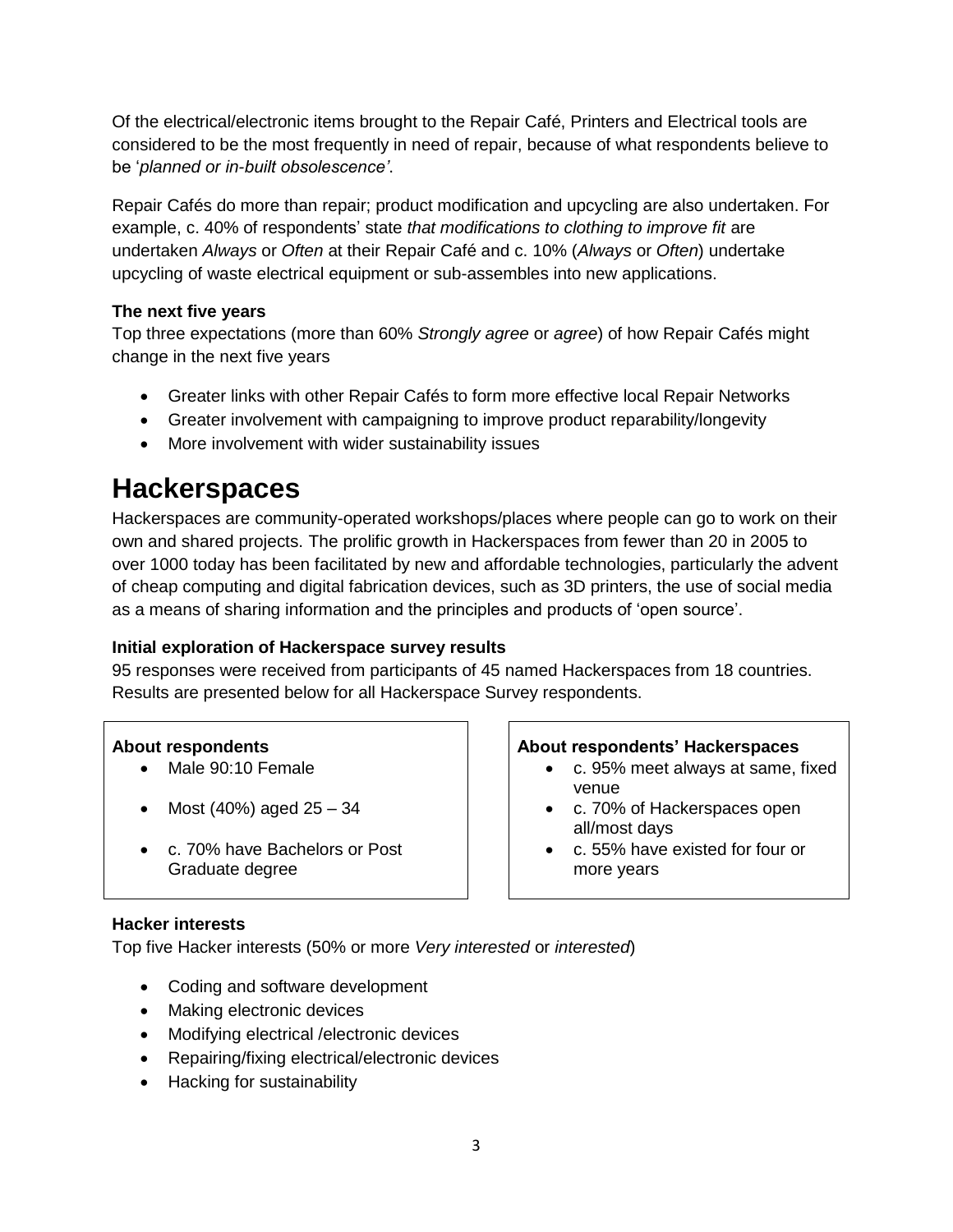#### **Reasons for Participation at the Hackerspace**

Top three reasons (more than 90% *Strongly agree* or *agree*) why respondents participate at their Hackerspace

- To meet others who share my interests
- To be intellectually stimulated
- To learn new skills

#### **Activities**

*Coding, Making electrical/ electronic devices and fixing electrical/electronic devices* were given as the most frequently undertaken activities at Hackerspaces (more than 60% *Always* or *often*).

Other frequent activities included; Reuse of scavenged components (more than 50% *Always* or *often*), *Upcycling projects* (over 30%), *Art projects* (over 30%) and *Home energy monitoring/control systems* (over 25%).

#### **The Next five years**

Top three expectations (more than 50% *Strongly agree* or *agree*) of how respondents' Hackerspace might change in the next five years

- Greater links with other Hackerspaces
- Greater links with Makerspaces
- Hackerspace activities will lead to more new business start-ups

Additionally nearly 40% of respondents *Strongly agreed* or *agreed* that they expect their "*Hackerspace will provide space and support for new business start-ups* "